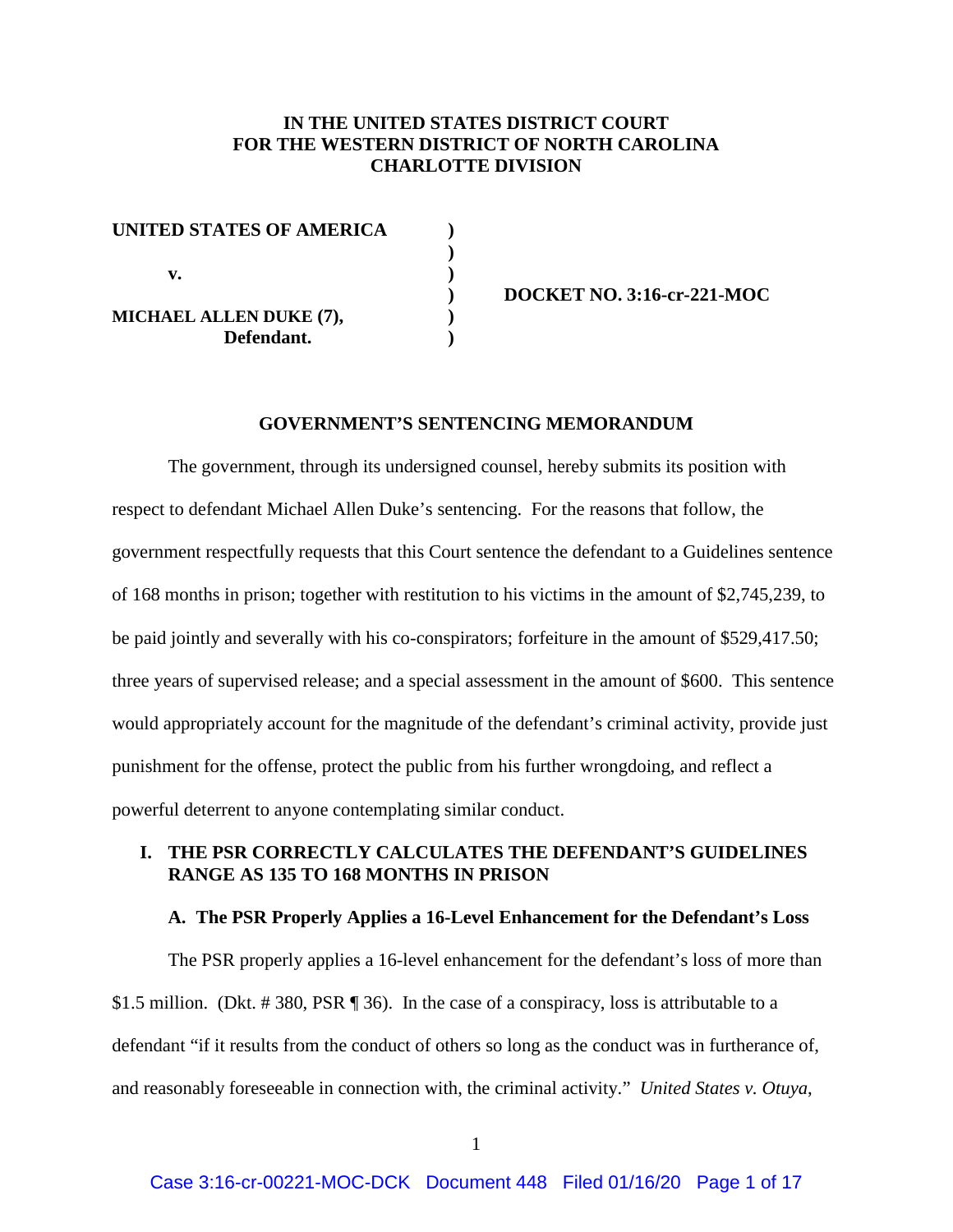720 F.3d 183, 191 (4th Cir. 2013) (internal quotation marks omitted); *see also* U.S.S.G. § 1B1.3(a)(1)(B), cmt. n.3. The Application Notes of the Sentencing Guidelines explain that, when a defendant participates in a scheme to sell fraudulent stocks by telephone, he should be held accountable for the losses caused by his co-conspirators:

Defendants F and G, working together, design and execute a scheme to sell fraudulent stocks by telephone. Defendant F fraudulently obtains \$20,000. Defendant G fraudulently obtains \$35,000. Each is convicted of mail fraud. Defendants F and G each are accountable for the entire amount (\$55,000). Each defendant is accountable for the amount he personally obtained under subsection  $(a)(1)(A)$ . Each defendant is accountable for the amount obtained by his accomplice under subsection  $(a)(1)(B)$  because the conduct of each was within the scope of the jointly undertaken criminal activity (the scheme to sell fraudulent stocks), was in furtherance of that criminal activity, and was reasonably foreseeable in connection with that criminal activity.

U.S.S.G. § 1B1.3, cmt. n.4(C)(ii).

According to the evidence introduced at trial, Duke and his co-defendant Robert Leslie Stencil worked together to design and execute the scheme to sell fraudulent Niyato stock by telephone and email. Duke and his associate were the first to partner with Stencil. Duke proposed to Stencil that, whenever Duke made a sale of Niyato stock to a victim, Duke should receive as a commission approximately 50 percent of the victim's funds, and Stencil agreed. (Duke Ex. 48 (recording of February 8, 2012 telephone call between Stencil, Duke and Duke's associate).)

Duke should no doubt be held accountable for the entire amount of loss caused by his coconspirators. According to the evidence introduced at trial, Duke recruited co-defendant, Daniel Thomas Broyles, Sr., to join the conspiracy and share in the spoils. (Testimony of Duke on January 28, 2019 A.M.) Broyles had previously recruited Duke to participate in numerous investment fraud schemes, including Intertech Solutions, Green Automotive, and New Global Energy. (Gov't Exs. 49-59, 62, 63.) Duke returned the favor by inviting Broyles to participate in the Niyato scheme. (Testimony of Duke on January 28, 2019 A.M.; Gov't Exs. 28, 64, 65.) Broyles, in turn,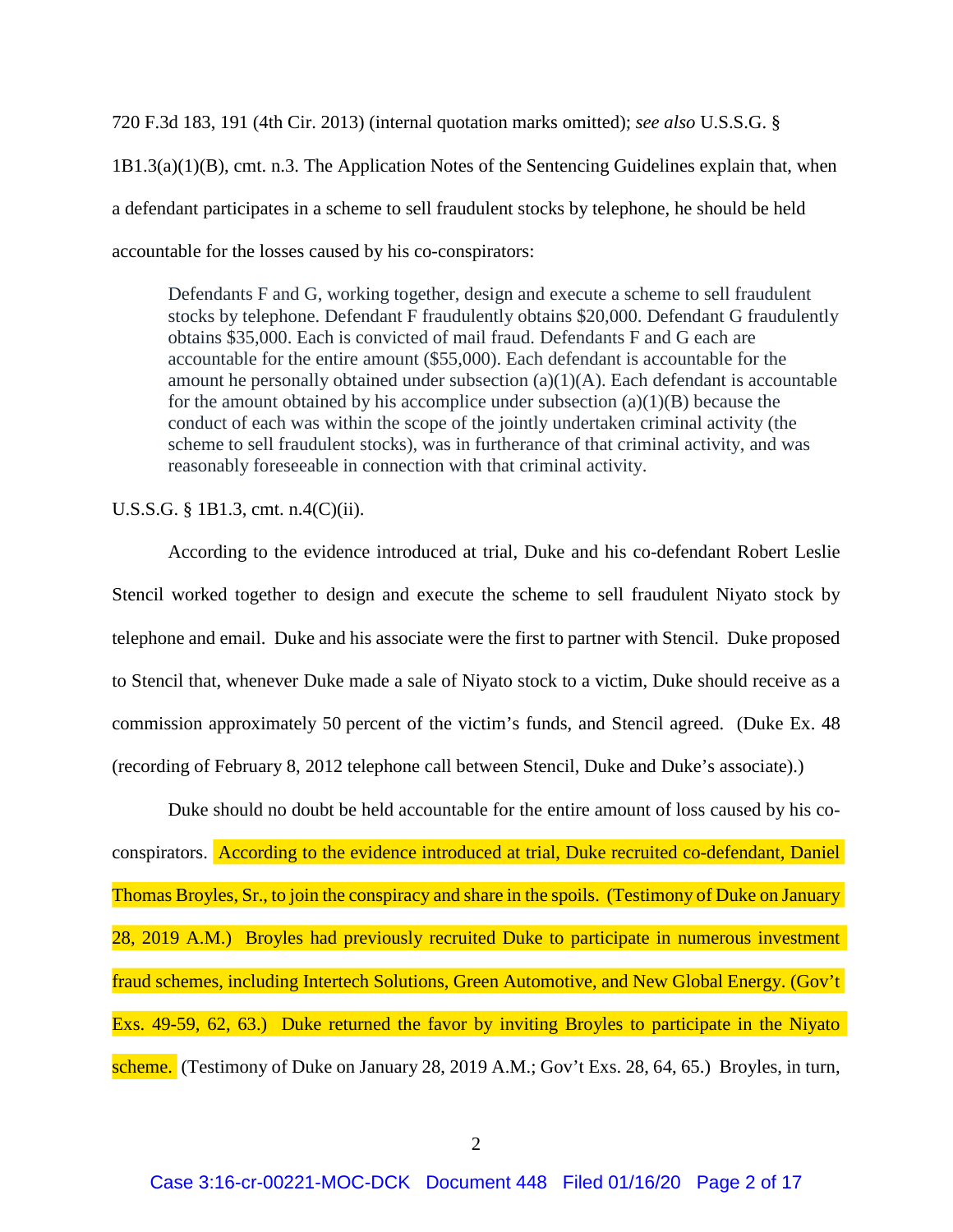recruited co-defendants Scott Dearborn, Nicholas Fleming, Martin Delaine Lewis, Paula Saccomanno, and Dennis Swerdlen to join the conspiracy and sell Niyato stock. (Testimony of Duke on January 28, 2019 A.M.)

Moreover, the evidence at trial showed that Duke worked together with Stencil to prepare false and misleading promotional materials used by them and their co-conspirators in furtherance of the scheme to sell Niyato stock. The government submitted evidence showing Duke reviewed and revised the private placement memorandum ("PPM") that affirmatively misrepresented how the defendants were using victims' money, including the amount of commission Duke and his coconspirators received. (*See* Gov't Ex. 24 (a markup of the PPM showing that Duke made substantive revisions to the PPM, including to the "Use of Proceeds" section).)

The evidence at trial also showed Duke worked with Stencil (and Broyles) to prepare false and misleading email pitches in furtherance of the scheme. (*See* Gov't Exs. 31, 35, and 70 and Duke Exs. 32d and 32f (examples of email pitches that Duke prepared along with Stencil and Broyles, and subsequently used to pitch victims).) For example, the government submitted evidence that, in 2016, Duke prepared an email pitch falsely claiming that Niyato had entered into a \$200 million contract with General American LNG and falsely stating that General American LNG was one of the leading LNG liquefaction companies in the United States. (Gov't Exs. 31, 35.) Duke knew, but did not disclose, that Stencil owned and controlled both companies and that, in reality, Stencil had entered into a sham contract with himself. (Gov't Exs. 29, 30.)

The evidence at trial also established Duke repeatedly asked and urged Stencil to create additional press releases for Duke and his co-conspirators to use to contact victims, and even suggested topics that should be covered in the press releases and specific language that should be used: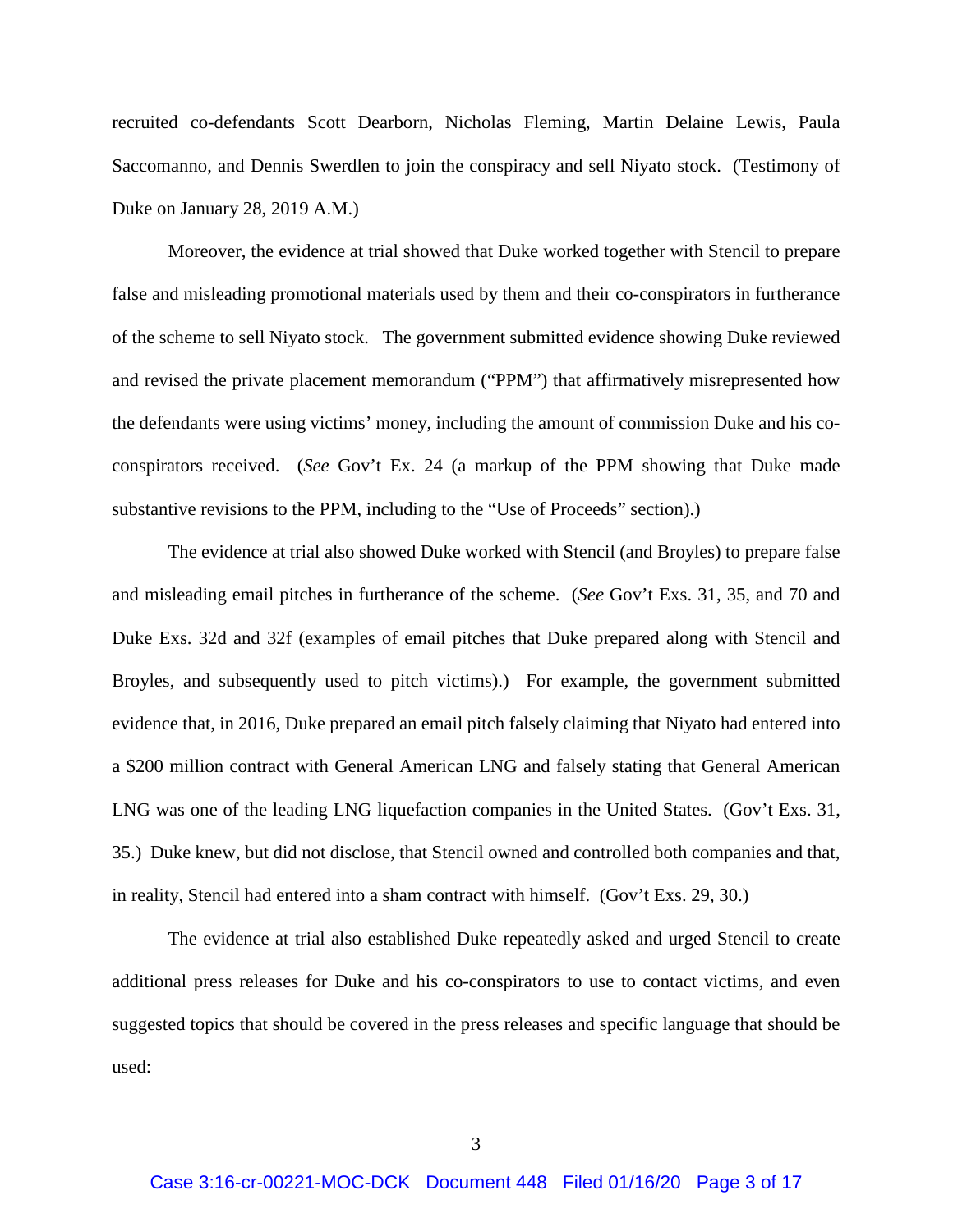- Duke Exhibit 62 (October 14, 2013 email in which Duke asks Stencil to send him another press release); Duke Exhibit 63 (January 14, 2014 email in which Duke asks Stencil to send another press release); Duke Exhibit 64 (January 31, 2014 email in which Duke sent comments to Stencil on one of Stencil's investor updates); Duke Exhibit 65 (February 26, 2014 in which Duke asks Stencil to mail an update to victim JT); Duke Exhibit 66 (March 25, 2014 email where Duke follows up on his earlier request that Stencil mail an update to victim JT); Duke Exhibit 68 (January 14, 2015 email in which Duke asks Stencil to send an update to the Niyato business plan);
- Duke Exhibits 71 and 71a, which is a recording and transcript of a February 11, 2015 telephone call between Duke and Stencil in which Duke pushed Stencil to send out press releases – even if they are repetitive – because every press release helps him to sell Niyato stock, and proposing that the press release discuss the fact that Niyato submitted bids for a project, even though those bids had not yet been awarded; and
- Government Exhibits 25, 26, 27 and 28, showing Duke revising and proposing language for Stencil's use in 2015 and 2016 press releases about the timing for when Niyato would go public.

At trial, Duke's co-defendants explained to the jury how these types of press releases were in furtherance of the scheme to sell Niyato stock. For example, Swerdlen and Lewis both testified that the press releases were important because they provided an excuse for them to reach out to victims who already bought Niyato stock and pitch them to buy more stock. (*See*  Testimony of Dennis Swerdlen on January 16, 2019 P.M.; Testimony of Martin Delaine Lewis on January 17, 2019 P.M.)

The Court is required to make only a "reasonable estimate of the loss." U.S.S.G. §

2B1.1, cmt. n.3(C). The financial report of Christopher Green (hereinafter, the "Green Report"), which analyzed the source of funds deposited into the Niyato bank account, set forth loss in the amount of \$2,745,239. (Gov't Ex. 67, at 3, Sch. 2.) Duke, knowing the nature and scope of the conspiracy, initiated the fraudulent scheme and participated in the conspiracy together with his co-defendants for a common gain and over a lengthy period of time—over four years.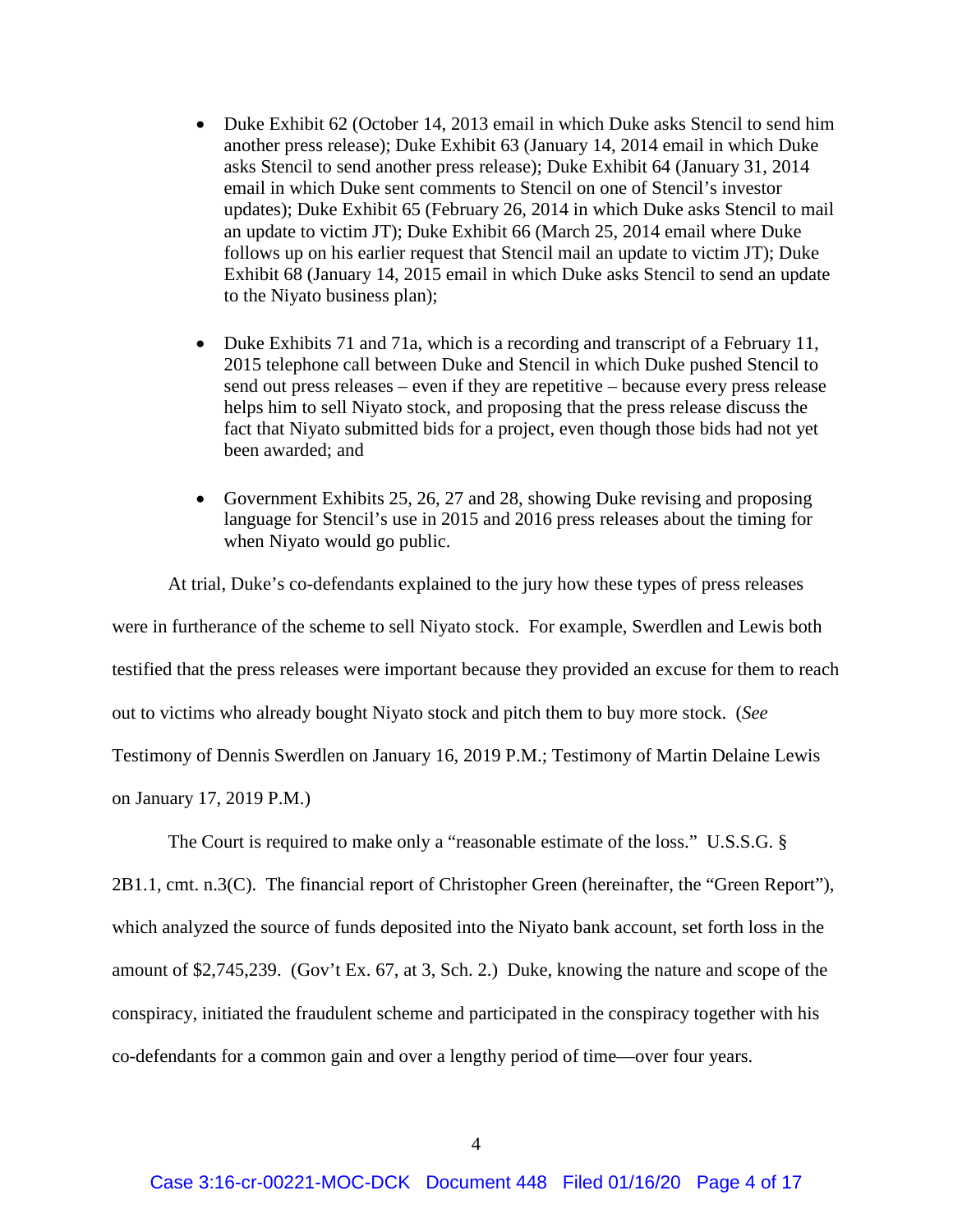Accordingly, he should be held accountable for the entire amount of loss caused by the conspiracy.

### **B. The PSR Properly applied a 2-Level Enhancement for 10 or More Victims**

The Green Report identified over 140 victims who made, and lost, their investments in Niyato. (Gov't Ex. 67, Sch. 1). Nearly half of these victims purchased Niyato stock directly from Duke.<sup>[1](#page-4-0)</sup>

### **C. The PSR Properly Applied a 2-Level Enhancement for Sophisticated Means**

The PSR correctly recognizes that an additional two point enhancement should be applied pursuant to U.S.S.G. § 2B1.1(b)(10)(C) for Duke's use of sophisticated means in furtherance of the fraudulent scheme. The Application Notes of the Sentencing Guidelines explain that in telemarketing schemes, conduct such as hiding assets or transactions through the use of fictitious entities, corporate shells, or offshore financial accounts ordinarily indicates sophisticated means. U.S.S.G. § 2B1.1 cmt. n.9(B).

During the scheme, Duke's use of an alias was designed to conceal Duke's identity from investors as well as prevent investors from learning of Dukes prior felony conviction for securities fraud. In order to conceal his identity and background, Duke used an alias – "Mike West" – when selling Niyato stock. Duke also used email addresses that concealed his identity, including niyatoinfo@gmail.com and mikewest2003@gmail.com. Duke further concealed his identity from authorities by directing Stencil to wire Duke's commission payments to an account held in the name of a corporation – NWM LLC – rather than Duke's personal name. Duke solely owned and

l

<span id="page-4-0"></span> $1$ . This number includes the victims to whom Duke sold for the approximately one-year time period when he was working with Walter Van Name and paid through Absolute Rarities LLC, Van Name's corporate shell.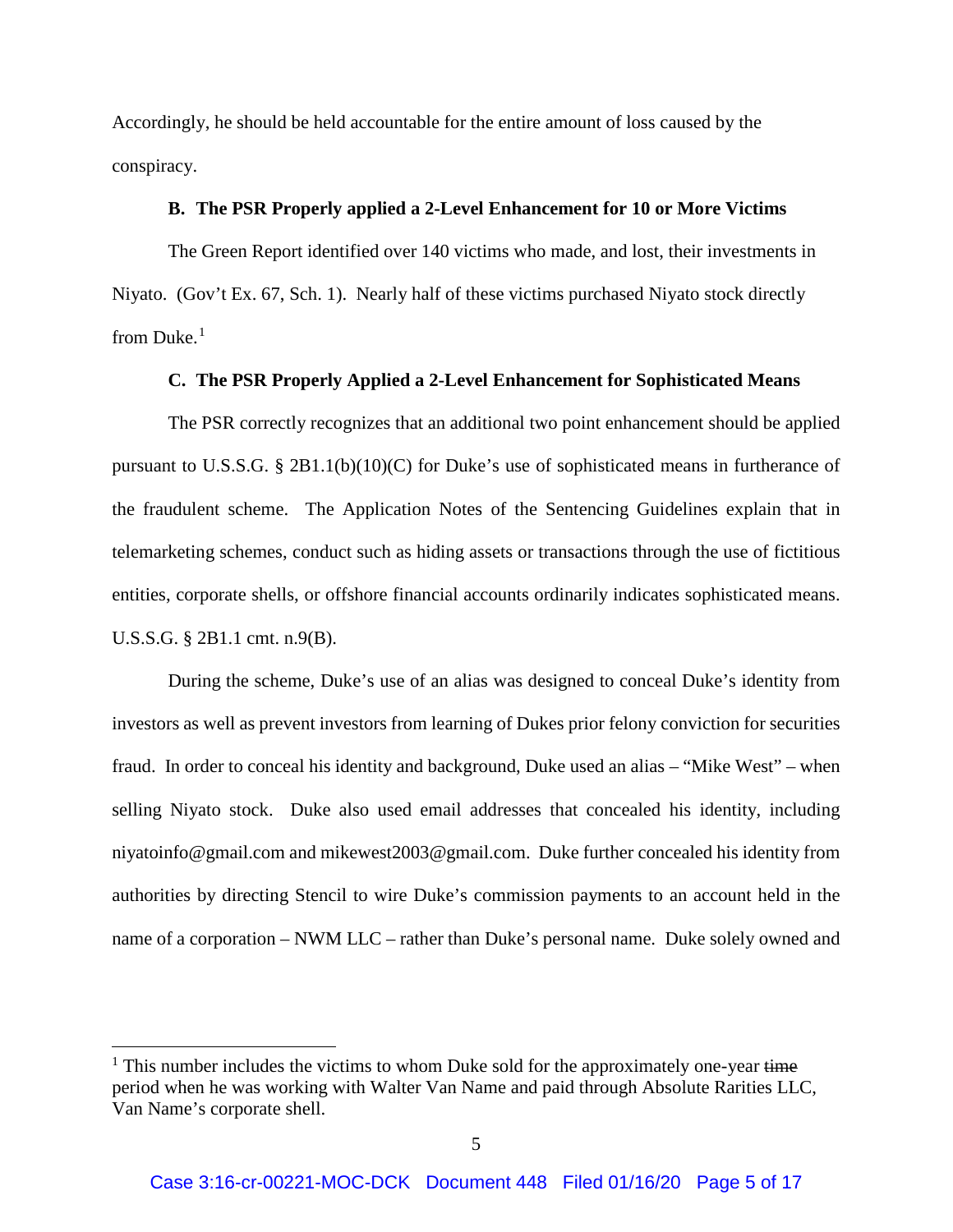controlled NWM LLC, which was used to receive commissions paid for selling stock like Niyato. These attempts to conceal his identity represent sophisticated means and warrant the enhancement.

# **D. The PSR Properly Applied a 4-Level Enhancement for Defendant's Role in the Offense**

The Sentencing Guidelines mandate a four-level enhancement "[i]f the defendant was an organizer or leader of a criminal activity that involved five or more participants or was otherwise extensive." U.S.S.G. § 3B1.1(a). Factors the court should consider include, among others, "the nature of participation in the commission of the offense, the recruitment of accomplices, the claimed right to a larger share of the fruits of the crime, the degree of participation in planning or organizing the offense, and the nature and scope of the illegal activity." U.S.S.G. § 3B1.1(a) cmt. n.4. According to the Sentencing Guidelines, "[t]here can, of course, be more than one person who qualifies as a leader or organizer of a criminal association or conspiracy." *Id.*

At trial, the government introduced evidence establishing that, along with Stencil, Duke was a leader of a fraudulent scheme involving more than five participants. As explained above, Duke was the first to join Stencil to sell Niyato stock. Duke negotiated the 50 percent commission at the start of the conspiracy and, together with Stencil, prepared a PPM that affirmatively misrepresented to victims the amount that he (and his co-conspirators) received. Duke directly or indirectly recruited nearly all of the participants (or co-conspirators) in the scheme, including Broyles, Dearborn, Fleming, Lewis, Saccomanno, and Swerdlen. Together with Stencil, Duke developed and disseminated false and misleading promotional materials for him and his coconspirators to use when pitching Niyato stock, including email pitches and press releases. The evidence clearly shows Duke was a leader of the scheme and his offense level should be adjusted accordingly to reflect his role.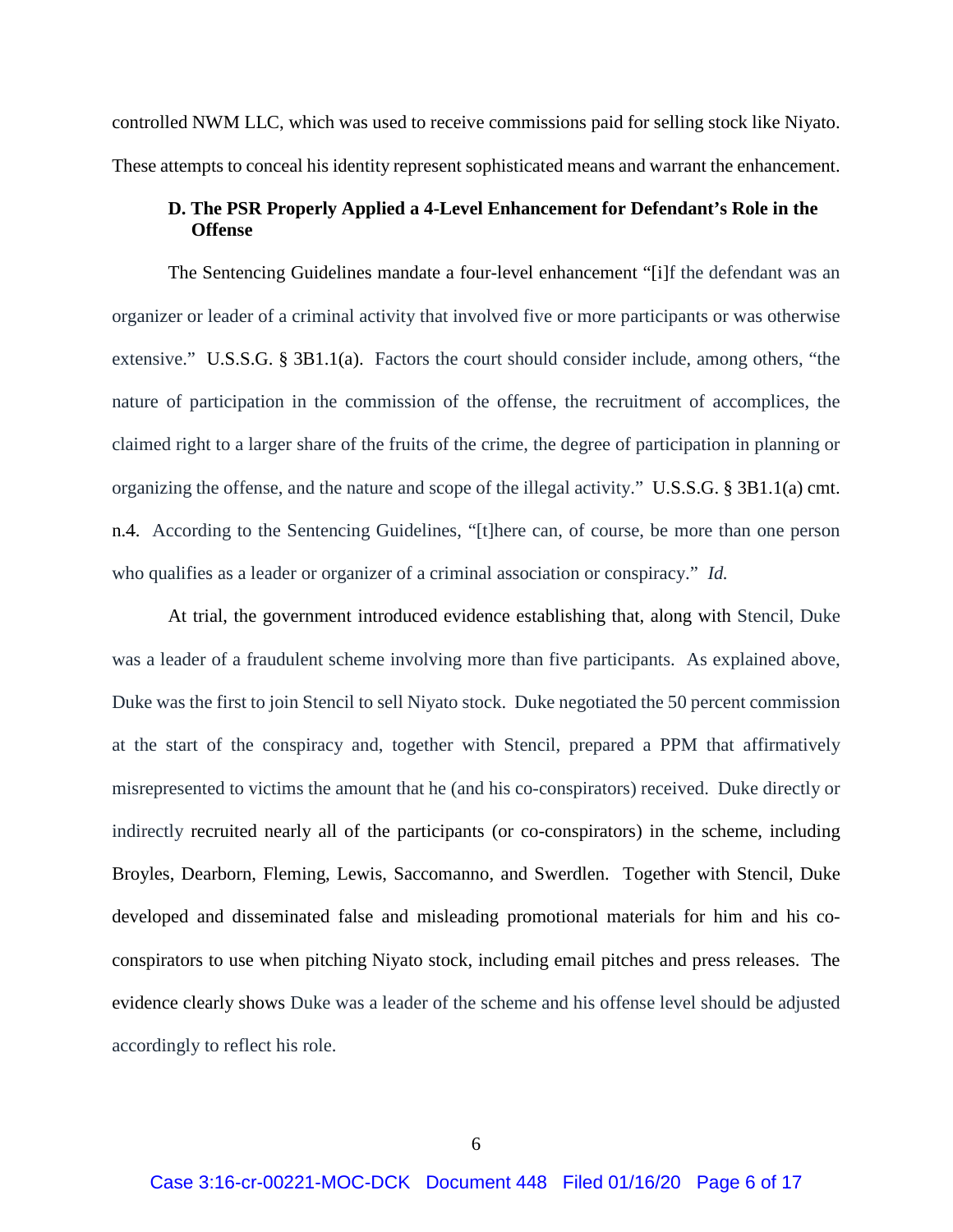### **E. The PSR Properly Applied the Vulnerable-Victim Enhancement**

The Sentencing Guidelines mandate a two-level enhancement "[i]f the defendant knew or should have known that a victim of the offense was a vulnerable victim." U.S.S.G. § 3A1.1(b)(1). A vulnerable victim is a person "(A) who is a victim of the offense of conviction and any conduct for which the defendant is accountable ... and (B) who is unusually vulnerable due to age, physical or mental condition, or who is otherwise particularly susceptible to the criminal conduct." U.S.S.G. § 3A1.1 cmt. n.2.

Duke's victims were vulnerable for two independent reasons. First, most were vulnerable because they were elderly (*i.e.*, 55 or older). This was not happenstance. Duke targeted these victims because of their age. The government was able to determine the date of birth for 48 of Duke's 67 victims. 42 of those 48 victims (or 87.5 percent) were over the age of 55 at the time that they made their first purchase of Niyato stock from Duke. (*See* Gov't Exhibit A attached hereto.) For this reason alone, the vulnerable victim enhancement is appropriate. *See, e.g., United States v. Beasley*, 481 Fed.Appx. 142, 144 (5th Cir. 2012) (affirming application of vulnerable victim enhancement in telemarketing fraud case where 60 of the 90 victims were 55 or older and the defendant had admitted that, in a previous telemarketing fraud, he had targeted the elderly because he had more chance of being successful in defrauding them).

Here, Duke and his co-conspirators also selected victims because they had been victimized in the past. In telemarketing frauds, defendants often target people who have already fallen victim to the scheme at least once, if not repeatedly. This practice is commonly referred to as "reloading." In *United States v. Shephard*, the Fourth Circuit found that in telemarketing frauds, the practice of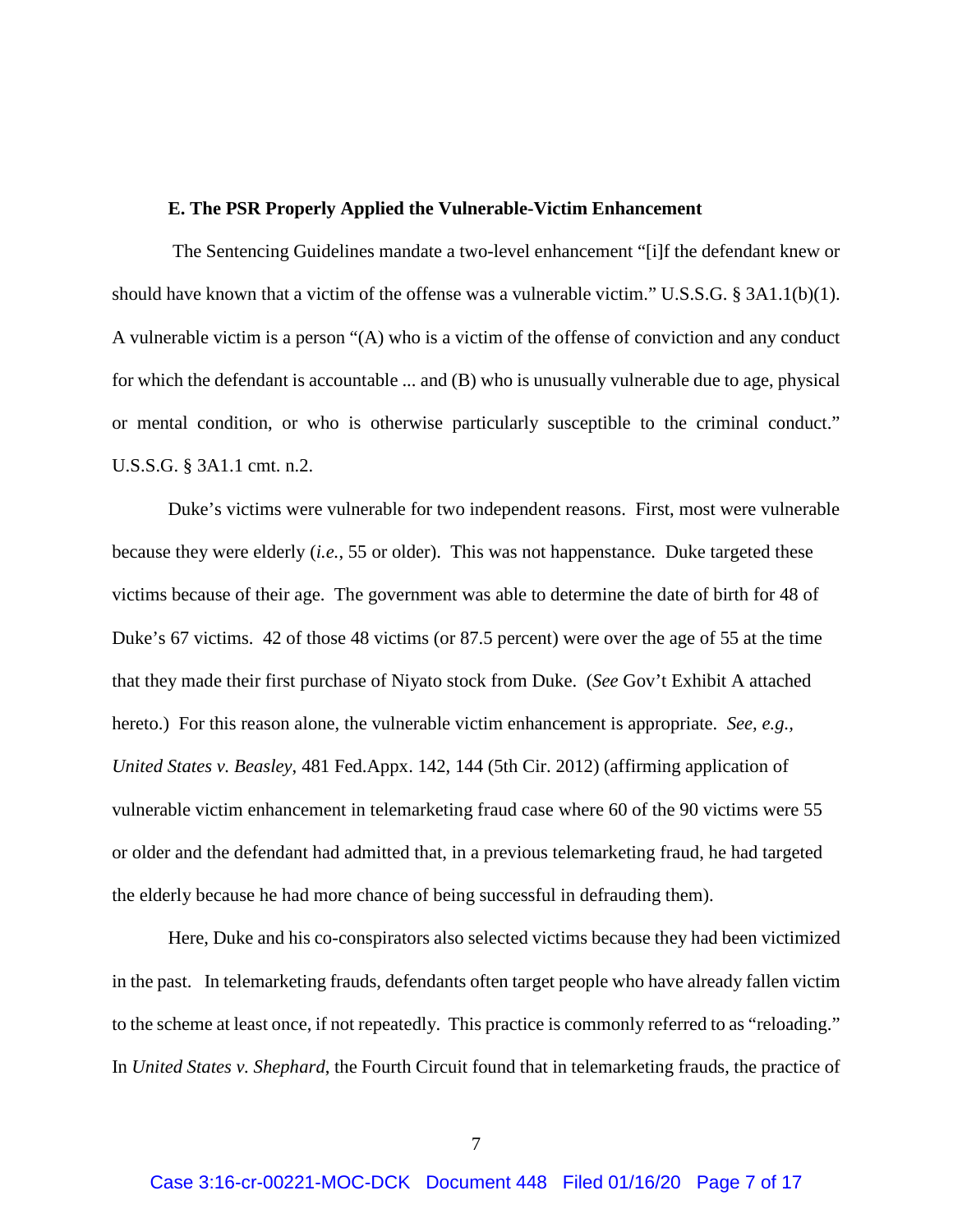"reloading" alone is sufficient to support a finding that the victims were unusually vulnerable and that the defendants targeted them because of their vulnerability. 892 F.3d 666, 671 (4th Cir. 2018). *See also United States v. Allen*, 533 Fed.Appx. 406, 412-13 (5th Cir. 2013) (affirming application of vulnerable victim enhancement in telemarketing fraud case where court found that defendant was involved in a large number of transactions where he or his co-conspirators took money from the same victims up to three times in a short period of time).

At trial, Duke and the government introduced evidence showing that Duke repeatedly requested that Stencil send Duke press releases to use to sell Niyato stock, and, in some instances, even suggested what Stencil should write in the press releases. (*See* Gov't Exs. 25, 26, 27 and 28; Duke Exs. 62, 63, 64, 65, 66, 68, 71, and 71a.)

As explained above, at trial, Duke's co-conspirators explained to the jury the significance of press releases in the context of a high-yield investment fraud and how they provided an excuse for them to reach out to victims who already bought Niyato stock and reload them. (*See* Testimony of Dennis Swerdlen on January 16, 2019 P.M.; Testimony of Martin Delaine Lewis on January 17, 2019 P.M.)

At trial, the government also introduced extensive evidence showing that Duke sent press releases to victims as part of an effort to reload them. For example, Duke regularly sent press releases to Marshall Gunder, the first Niyato victim. (*See, e.g.*, Gov't Exhibits 7b (May 23, 2012 press release), 7d (February 7, 2013 press release), 7e (June 6, 2013 press release); Testimony of Marshal Gunder on January 17, 2019 P.M.) Between 2012 and 2014, Duke sold Niyato stock to Gunder on 17 separate occasions, for a total of \$225,000. (*See, e.g.*, Gov't Exhibit 67, Sch. 5.)

Another Duke victim, William Grasfeder, also testified that Duke initially sold him Niyato stock and then subsequently sold him additional Niyato stock (*i.e.*, reloaded him). Grasfeder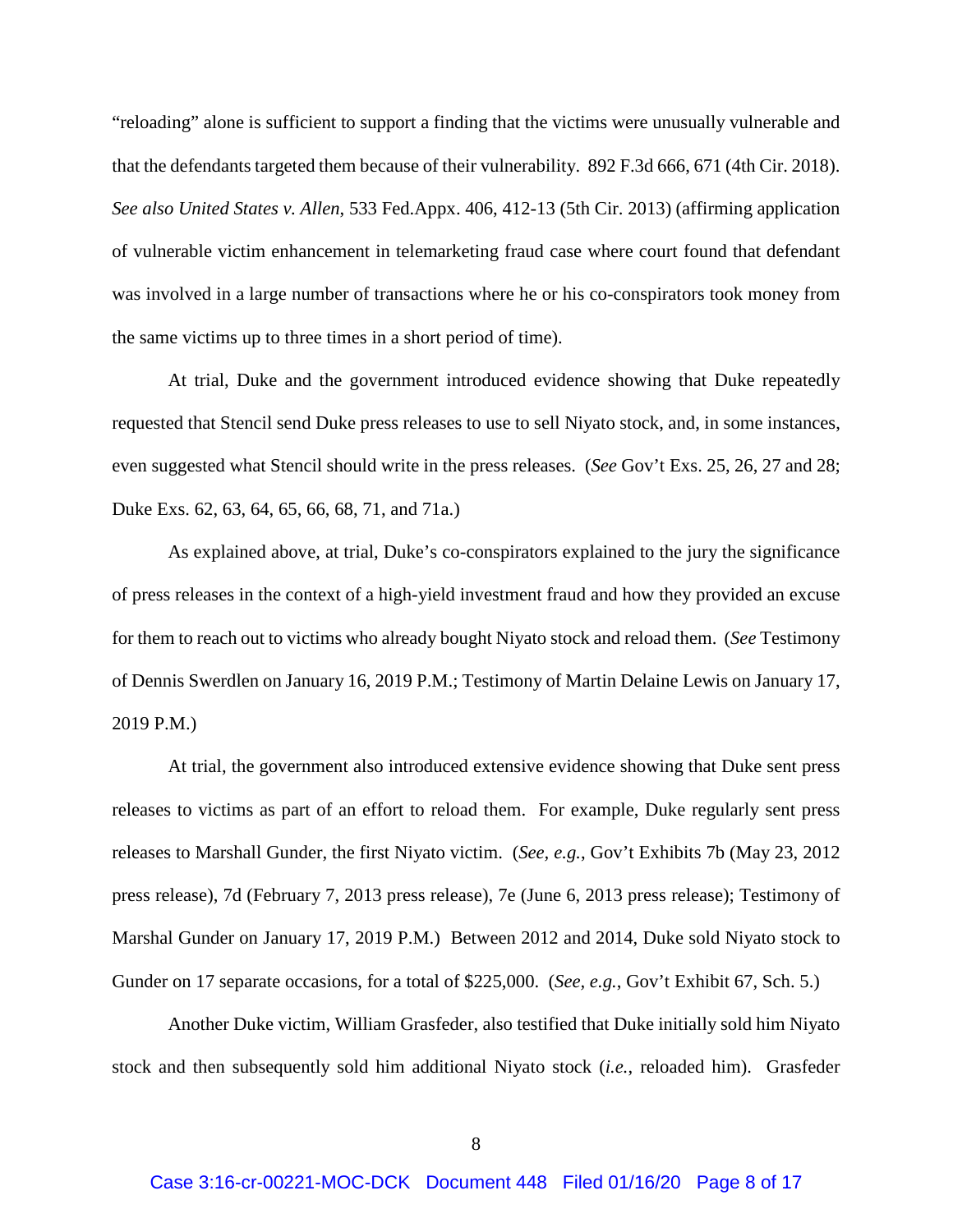purchased Niyato stock from Duke on multiple occasions for a total of \$25,000. (*See* Testimony of William Grasfeder on January 14, 2019 A.M.)

In addition, as set forth in the Green Report submitted at trial, Duke reloaded at least 18 victims in addition to Mr. Gunder and Mr. Grasfeder. (Gov't Ex. 67, Schedule 5.)

The repeated targeting of a victim in connection with a telemarketing scheme is sufficient to support a finding that the victims were unusually vulnerable and targeted for their vulnerability. Therefore, this reloading conduct supports the two point enhancement under U.S.S.G § 3B1.1(b)(1) for targeting vulnerable victims applied in the PSR.

## **II. THE FACTORS IN 3553(a) WARRANT A SENTENCE WITHIN THE APPLICABLE GUIDELINES RANGE OF 135 TO 168 MONTHS IN PRISON**

As this Court is aware, the United States Sentencing Guidelines are advisory only, but they remain "the starting point and the initial benchmark" in sentencing. *Gall v. United States*, 552 U.S. 38, 49-50 (2007). The Guidelines must be properly calculated and considered, but the Court ultimately must craft a sentence that adequately accounts for the sentencing factors and objectives outlined in 18 U.S.C. § 3553(a). *Id.* "[I]n many cases the district court's individualized sentencing determination and the Guidelines recommendation will overlap." *United States v. Haigler*, 329 Fed. App'x 791, 793 (10th Cir. 2009) (internal quotation marks omitted).

In formulating its sentence, the Court must consider the nature and circumstances of the offense of conviction and defendant's history and characteristics. 18 U.S.C. § 3553(a)(1). The sentence imposed must sufficiently reflect the seriousness of defendant's crime, promote respect for the law, and provide just punishment. 18 U.S.C. § 3553(a)(2)(A). The sentence also should deter criminal conduct, protect the public from further crimes of defendant, and provide any necessary education, training, or treatment, in the most effective manner. 18 U.S.C. §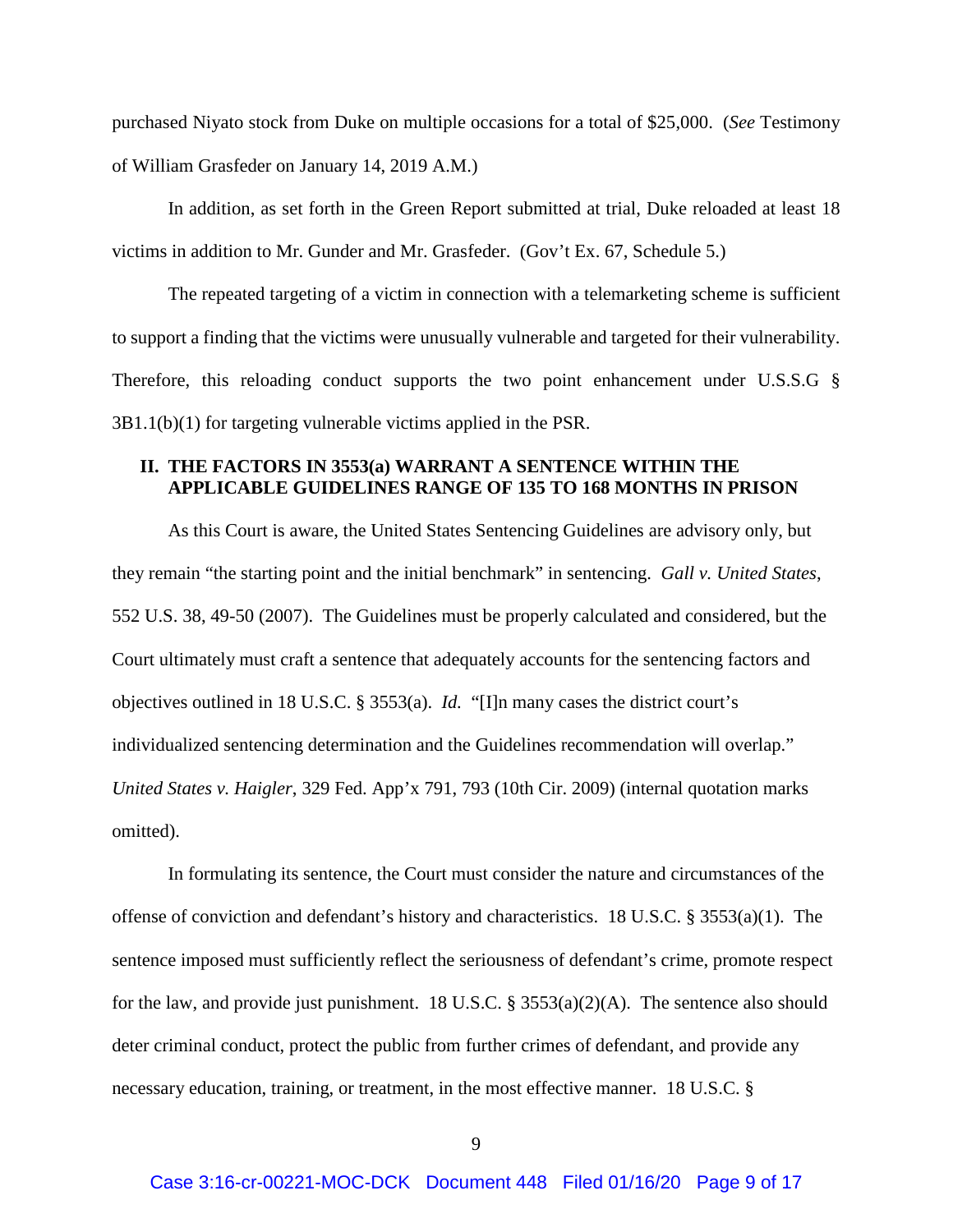$3553(a)(2)(B)$ -(D). In its analysis, the Court should consider the types of sentences available, the applicable Guidelines range, and any pertinent policy statement issued by the Sentencing Commission. 18 U.S.C.  $\S 3553(a)(5)$ . The Court also should consider the need to avoid unwarranted sentencing disparities among similarly situated defendants. 18 U.S.C. § 3553(a)(6). Finally, the Court must consider the need to provide restitution to any victims of the offense. 18 U.S.C. § 3553(a)(7). After determining the appropriate sentence based upon these factors, the Court should adequately explain its rationale to "allow for meaningful appellate review and to promote the perception of fair sentencing." *Gall*, 552 U.S. at 50.

Because each crime is unique, the facts and circumstances of a particular case will control the Court's determination of a just sentence. Here, the government submits that a Guidelines sentence of 168 months in prison is appropriate in this case. But the government does not request a mere mechanical application of the Guidelines in that recommendation. Rather, as demonstrated below, a Guidelines sentence is appropriate in light of Duke's conduct in this scheme based upon an application of the individualized sentencing factors in  $\S$  3553(a).

### **A. Nature and Circumstances of the Offense**

Duke's convictions of the conspiracy, mail-fraud, wire-fraud, and money-laundering statutes in this case permit maximum terms of incarceration of 20 years per count for the fraud and conspiracy counts and up to 10 years for money laundering count. *See* 18 U.S.C. §§ 1341, 1343, 1349 and 1957. In addition, in connection with the conspiracy to commit wire fraud, and the substantive mail-fraud and wire-fraud counts, because defendant victimized 10 or more persons over age 55, a statutory enhancement of 10 years applies in addition to any term of imprisonment imposed. *See* 18 U.S.C. § 2326(2). These statutorily allowable penalties reflect the serious nature of the defendant's offenses.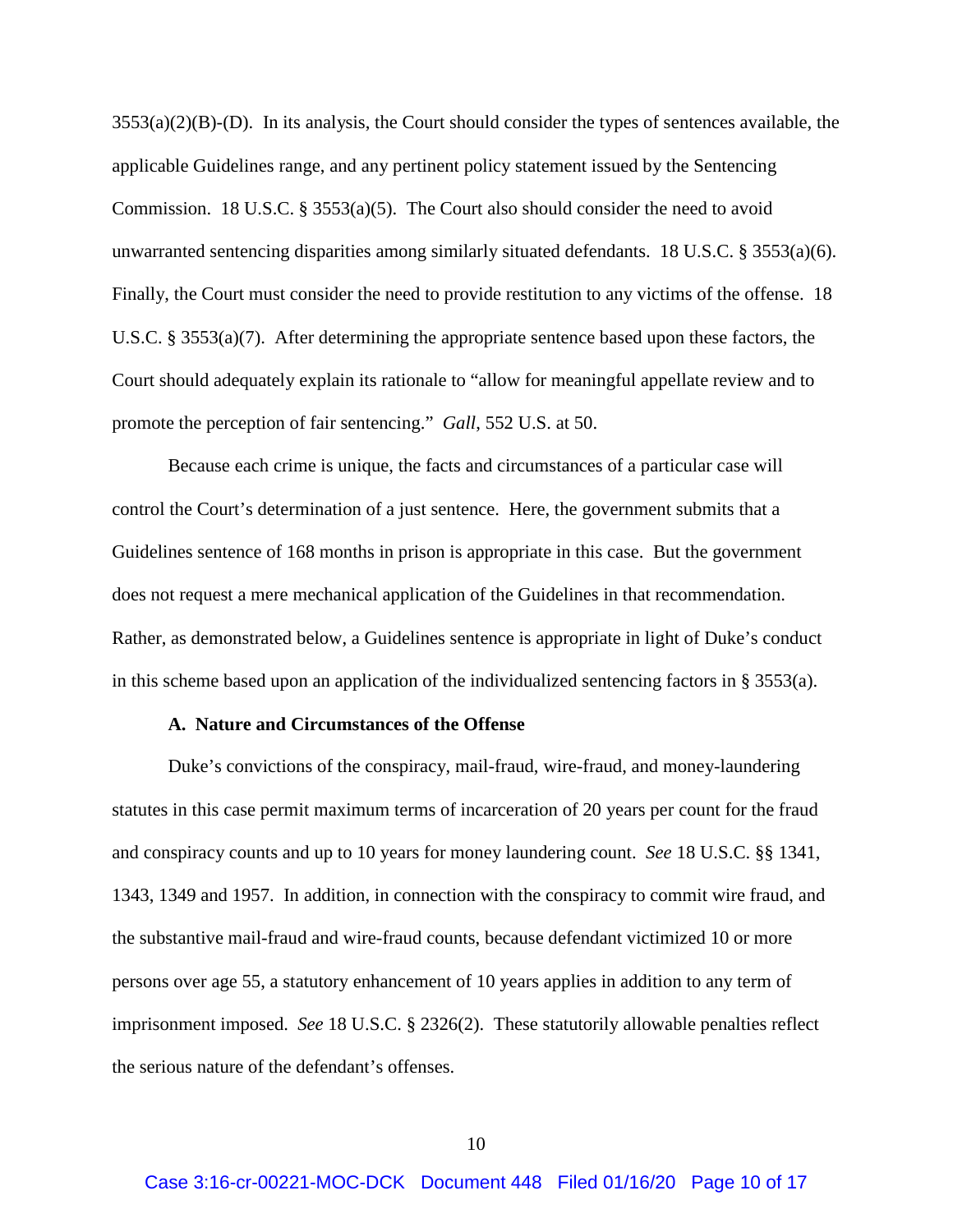Overwhelming evidence at trial established Duke's reprehensible conduct in this case, demonstrating that he, together with his co-conspirators, perpetrated an extensive fraud scheme in which they repeated the same lies to steal money from vulnerable victims over the course of several years. The evidence at trial showed that Duke actively engaged in—and often times led—fraudulent activities that included: promoting Niyato as a highly profitable and commercially viable investment on the verge of going public when it was a sham; falsely claiming to victims that Niyato was awarded a contract for \$200 million by a worthless entity, namely American General LNG (which he failed to disclose that Stencil owned and controlled); repeatedly urging Stencil to create new press releases so that he had an excuse to reach out to people who have already fallen victim to the scheme at least once, if not repeatedly; and lying to his "clients" about how he and Stencil would use their money.

Moreover, Duke's conduct was above and beyond the other stock promoters who participated in the scheme. Duke was the top salesperson, selling the most amount of Niyato stock (\$1,635,485) to the most victims (67); Duke was responsible for all of the sales made to the largest victim in the case (Mr. Gunder, who lost \$225,000); and Duke was involved from the start of the conspiracy until the end.<sup>[2](#page-10-0)</sup> (Gov't Ex. 67, Sch. 5.)

These factors weigh heavily in favor of a lengthy prison sentence here. The law punishes offenses like the ones committed by Duke because they are serious. Duke, during the course of this scheme, repeatedly made a conscious decision to cheat, lie, and steal. The government submits that all of these are important facts for the Court to consider in evaluating the nature and

<span id="page-10-0"></span><sup>&</sup>lt;sup>2</sup> This figure includes \$589,250 in sales that Duke made with Van Name during the one-year time period when they were working together as partners. After he stopped working with Van Name, Duke made an additional \$1,046,235 in sales. (Gov't Ex. 67, Schedule 5.)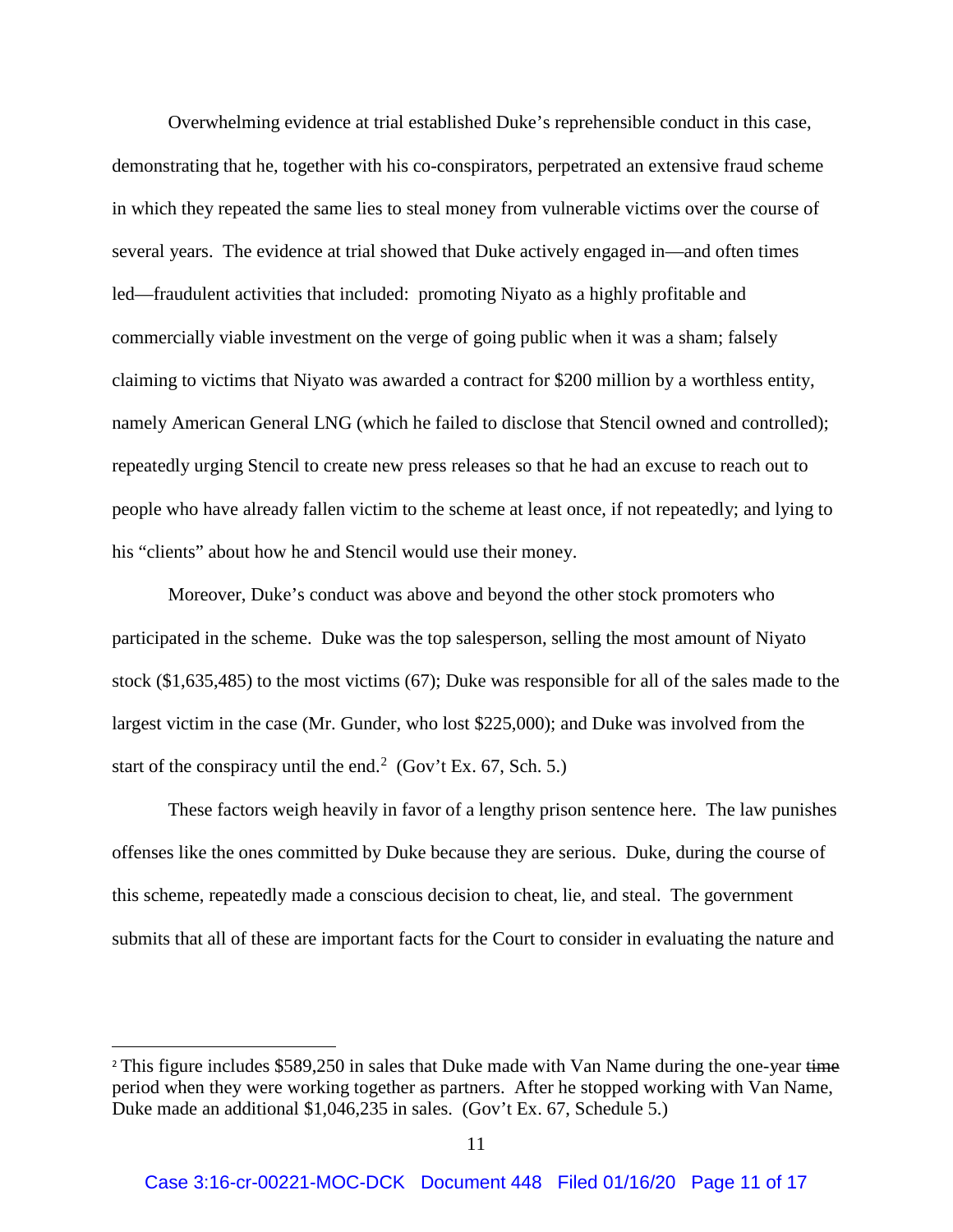circumstances of the defendant's offense. Duke's crime had real consequences, and he should be held accountable.

# **B. History and Characteristics of Defendant, Including his Lack of Respect for the Law and the Need to Deter His Criminal Conduct**

Duke knew he was committing fraud. Duke initiated the scheme along with Stencil and continued making false representations about the future success of the investment while he knew the majority of the victim funds were being diverted for the personal benefit of him and his coconspirators, making Niyato's success an impossibility. Duke also repeatedly told victims that Niyato was on the verge of an initial public offering, promising a high rate of return, when he knew the company would never go public. These facts weigh heavily in favor of a lengthy sentence, because they demonstrate that the defendant lacks respect for the law and requires meaningful deterrence.

The legislative history of § 3553 reflects that Congress "viewed deterrence as particularly important in the area of white collar crime." *United States v. Livesay*, 587 F.3d 1274, 1279 (11th Cir. 2009). Indeed, because "economic and fraud-based crimes are more rational, cool, and calculated than sudden crimes of passion or opportunity, these crimes are prime candidates for general deterrence. Defendants in white collar crimes often calculate the financial gain and risk of loss, and white collar crime therefore can be affected and reduced with serious punishment." *United States v. Martin*, 455 F.3d 1227, 1240 (11th Cir. 2006); *see also United States v. Edwards*, 595 F.3d 1004, 1021 (9th Cir. 2010) (Bea, J., concurring in part and dissenting in part) ("White collar crime, especially bank fraud, usually requires a well-schooled, intelligent criminal, capable of gauging the upside of how others will be gulled by his well-honed fables. This ability to foresee extends also to the possible downside of his fraud: apprehension, conviction, and punishment."). As one district court noted, "Persons who commit white-collar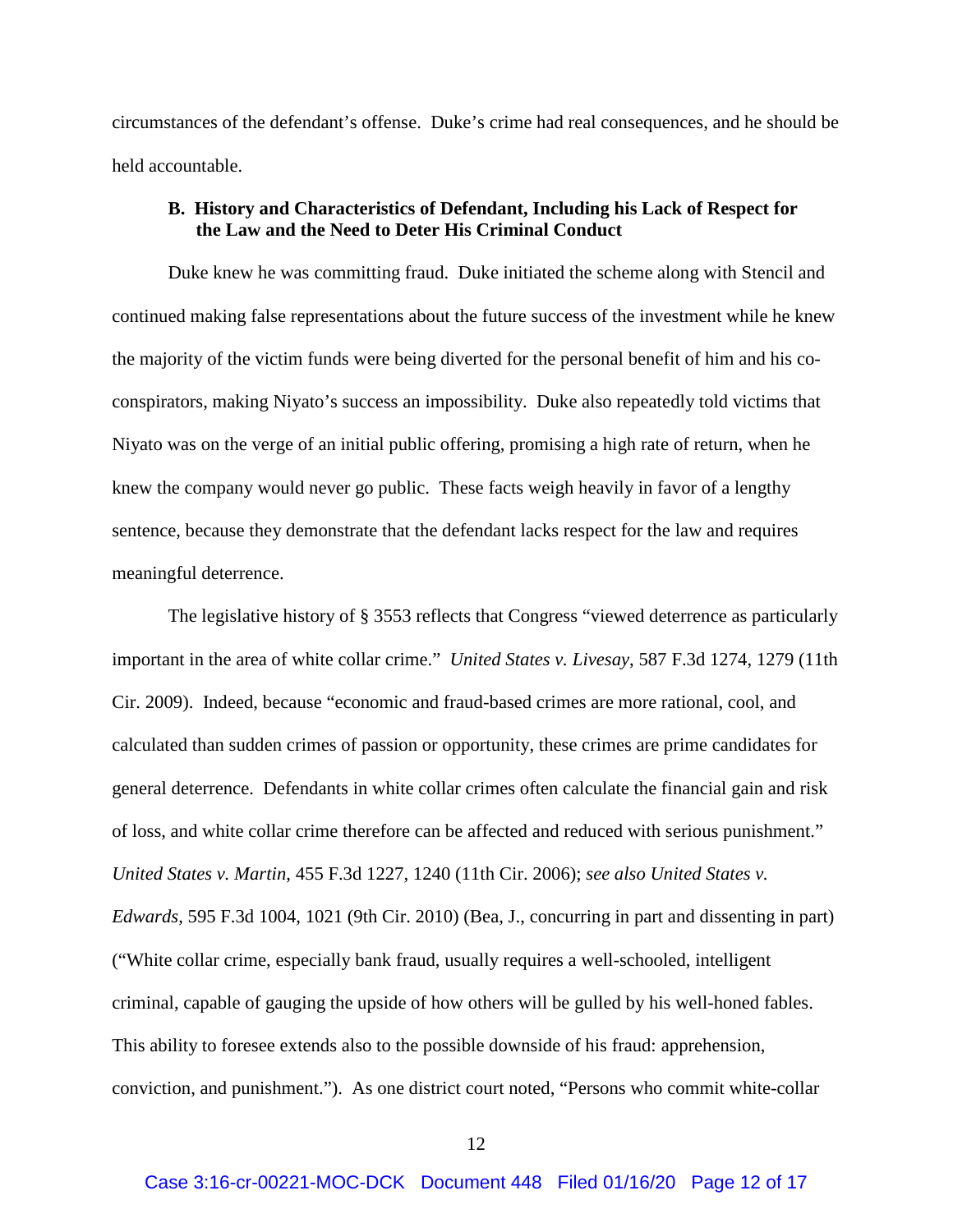crimes like defendant's are capable of calculating the costs and benefits of their illegal activities relative to the severity of the punishments that may be imposed. A serious sentence is required to discourage such crimes." *United States v. Stein*, No. 09-CR-377, 2010 WL 678122, at \*3 (E.D.N.Y. Feb. 25, 2010), *corrected*, No. CR. 09-CR-0377 (JBW), 2010 WL 3023527 (E.D.N.Y. July 27, 2010).

The government respectfully submits that a substantial term of incarceration at the top end of the applicable Guidelines range would send a strong message to others that conduct like this is unacceptable and will be met with serious punishment. General deterrence is especially necessary in telemarketing and email marketing cases like this one because the barrier to entry is extremely low, requiring only access to a telephone or an email account; the manner and means of the crime allow criminal activities to be conducted from a distance and under the shroud of anonymity; and the potential proceeds can be significant, ranging from tens of thousands of dollars to millions of dollars. In these circumstances, any sentence other than a lengthy one simply would incentivize others to commit financial crimes.

In addition to general deterrence,  $\S 3553(a)(2)(C)$  also requires the Court to consider the need to protect the public from further crimes of the defendant—that is, specific deterrence. The evidence at trial showed that Duke had a lengthy history of participating in investment fraud schemes, like Niyato, including Intertech Solutions, Green Automotive, and New Global Energy. (Gov't Exs. 49-59, 62, 63.) With no identifiable, legitimate means to care for himself, the defendant is a risk to offend in the future and poses a serious risk of economic danger to the community.

13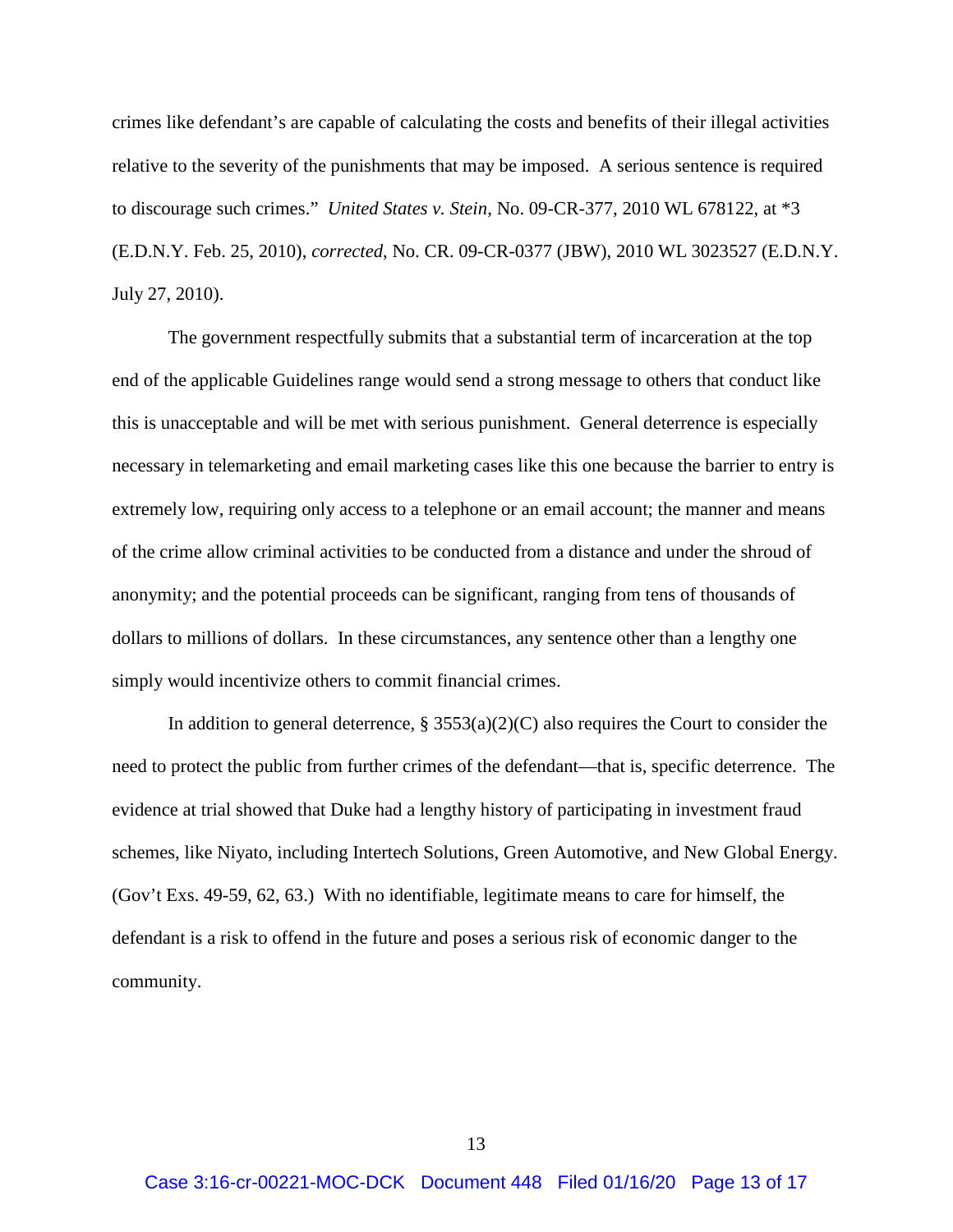## **C. Need for the Sentence to Reflect the Seriousness of the Offense, Provide Just Punishment, and Protect the Public**

While Duke's crimes were not violent in nature, they were nonetheless damaging and destructive to the victims whom he defrauded, many of whom were vulnerable. Numerous victims testified at trial as to the substantial financial loss they suffered as a result of their Niyato investments. One of Duke's victims lost \$225,000. Financial-Impact Statements filed in this case also offer proof of the significant harm that Duke caused. The significant impact of Duke's crimes warrants a Guidelines sentence here.

## **D. The Kinds of Sentences Available**

The maximum statutory penalty for each of the charged offenses is 20 years of imprisonment for all offenses other than money laundering which is 10 years of imprisonment; 3 years of supervised release; a special assessment of \$100 on each count; and a variety of fines, as detailed in the PSR.

### **E. Sentencing Guidelines Range**

The PSR correctly calculates the defendant's offense level as 33 and his Criminal History as Category I, yielding a Guidelines range of 135 to 168 months in prison. (PSR ¶ 75.) Notably, the Probation Officer determined that there appears to be no circumstance or combination of circumstances that warrant a departure from the prescribed sentencing guidelines. (*Id*. ¶ 91.)

### **F. Any Pertinent Policy Statement Issued by the Sentencing Commission**

The government is not aware of any pertinent policy statements issued by the Commission.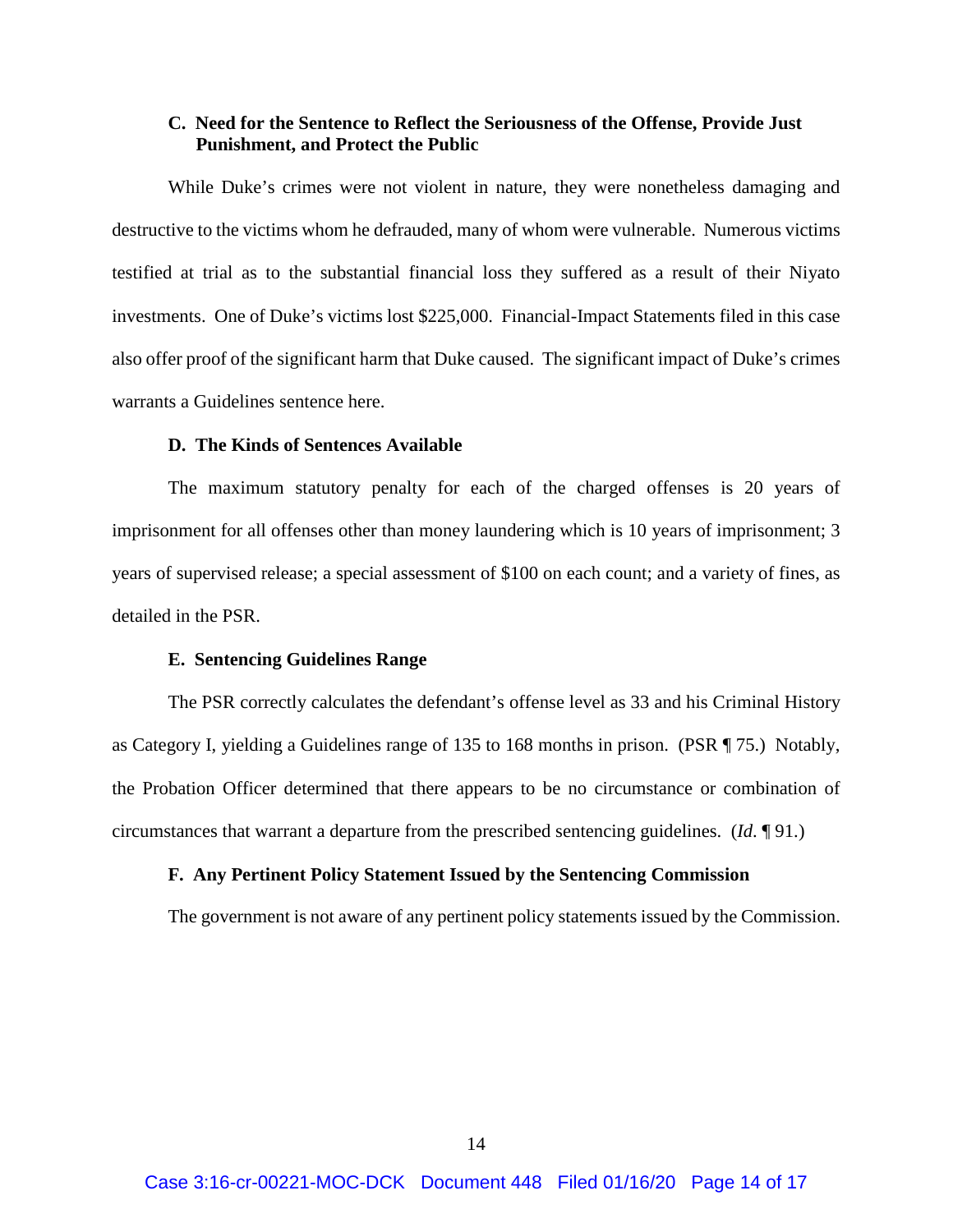## **G. The Need to Avoid Unwarranted Sentencing Disparities Among Defendants With Similar Records**

A sentence of 168 months is consistent with sentences imposed for leaders of criminal fraud schemes spanning multiple years and causing millions of dollars in losses, particularly for defendants, like Duke, who show any lack of remorse.

## **H. The Need to Provide Restitution to Victims of Defendant's Offense**

Finally, restitution must be ordered in this case in accordance with 18 U.S.C. § 3663A and U.S.S.G. § 5E1.1. The government disagrees with the PSR's calculation of restitution in the amount of \$1,635,753.75. The government's position is that the defendant is jointly liable for the entire victim loss of \$2,745,239 as traced by Financial Analysist Christopher Green. (See Gov't Ex. 67, Sch. 1.) The government established the losses for these victims, some of whom testified at trial, through summary exhibits offered through its financial analyst documenting the victim deposits into the Niyato bank account. (*Id.*) The Victim-Impact Statements previously submitted to the Court also partially corroborate the loss and validate Mr. Green's loss analysis.

The government also seeks forfeiture in the amount of \$529,417.50, which represents the sum of the proceeds the defendant received through the commission of the crimes for which he was found guilty. (Gov't Ex. 67, Sch. 5.)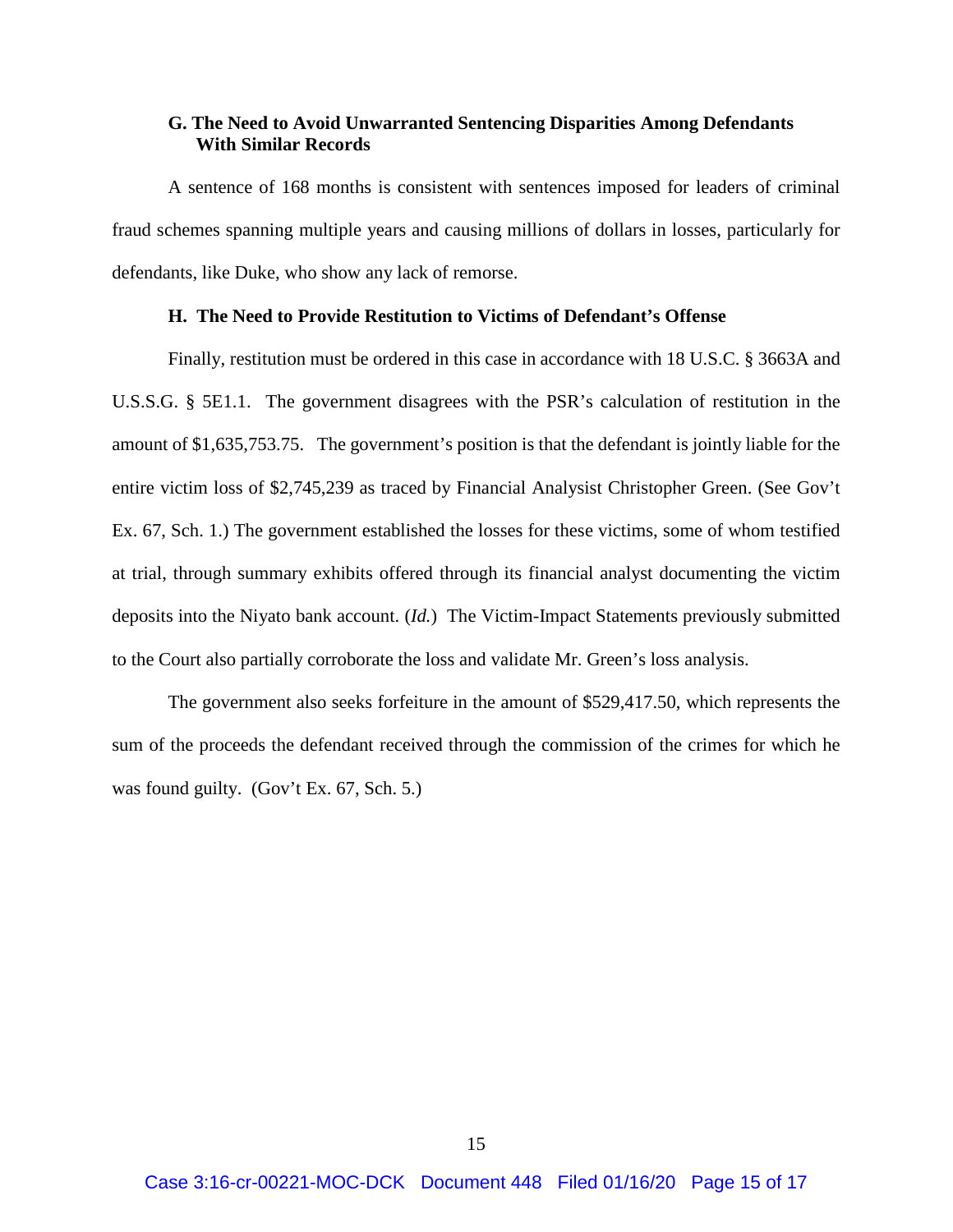### **CONCLUSION**

For the reasons set forth above, the government respectfully requests that this Court sentence Duke to 168 months in prison, together with restitution to his victims in the amount of \$2,745,239, to be paid jointly and severally with his co-conspirators; forfeiture in the amount of \$529,417.50; three years of supervised release; and a special assessment in the amount of \$600.

Dated: January 16, 2020

Respectfully submitted,

R. ANDREW MURRAY United States Attorney Western District of North Carolina

ROBERT ZINK Chief Fraud Section, Criminal Division United States Department of Justice

By:  $\frac{|s|}{|s|}$ CHRISTOPHER FENTON Fraud Section, Criminal Division Department of Justice 1400 New York Avenue, N.W. Washington, D.C. 20530 (202) 320-0539 christopher.fenton@usdoj.gov